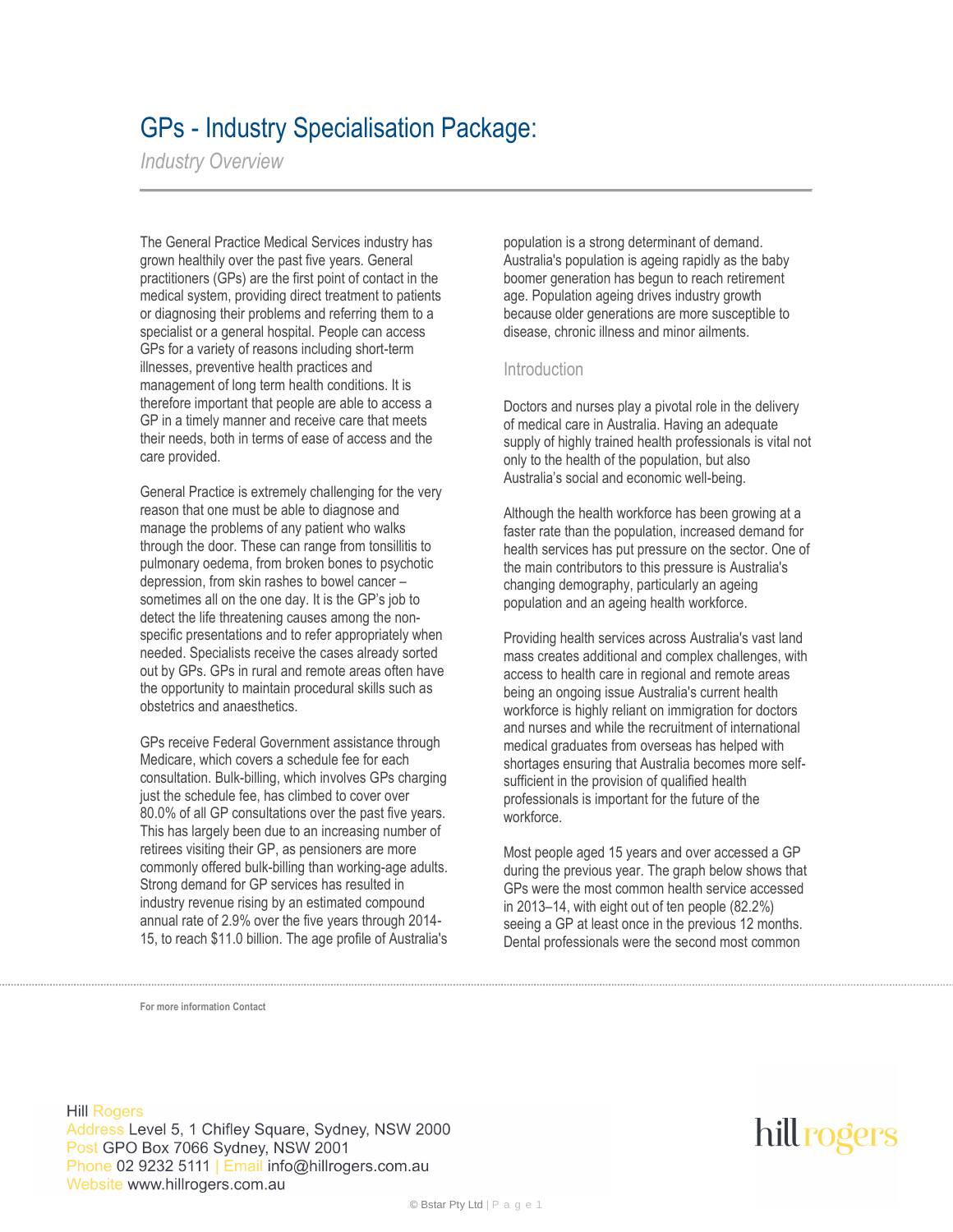health service accessed (49.7%), followed by medical specialists (36.2%). These patterns have remained steady across the five cycles of the survey (2009 to 2013–14).

The proportion of people who saw a GP in the previous 12 months has remained relatively stable over the last five years. As in previous years, in 2013– 14, a higher proportion of females than males saw a GP in the previous 12 months (87.3% compared with 76.8%). The proportion of people who saw a GP generally increased with age. Seven in ten (72.0%) people aged 15–24 saw a GP compared with over nine in ten (94.9%) people aged 65 and over.

Visits to GPs were also related to health characteristics, with people who rated their health as fair or poor being more likely to see a GP than those who rated their health as good, very good or excellent (94.8% compared with 80.4%). Further to this, people with a long term health condition were more likely to see a GP (93.6%) than those without a long term health condition (71.4%).

### Key Success Factors

General practice is a competitive business. To be successful, a practice must be able to demonstrate its ability to beat competitors at the same time provide services to patients they value.

How well a practice succeeds can be related to the industry key success factors listed below. The degree to which a practice achieves these key success factors is a clear indicator of the future success of the practice.

#### Provision of appropriate facilities

- Establishments should be attractive and welcoming. The location should be easy for people to access and notice. Parking should be convenient.
- Having contacts within key markets
	- GPs should target areas of high demand and work at gaining a good rapport with patients and referrers.
- Ensuring pricing policy is appropriate
	- Prices should reflect patients' capacity to pay.

#### $\triangleright$  Economies of scope

 Product differentiation, by providing a range of services or co-location with other medical service providers, can promote competitiveness.

#### Production of premium goods and services

- The quality and success of advice or treatment is important to patients. Professional education programs should be in place.
- Must comply with government regulations
	- To practice medicine, it is necessary to be licensed through state medical boards. In addition, further qualifications are required to receive maximum Medicare rebates.

### Business of the Future

#### **Corporatisation**

The corporate model has pros and cons. At its best it can provide financial security and lifestyle benefits for doctors, improve efficiency through and reduce costs, and provide patients with access to inexpensive medical services in a conveniently located "onestop shop" environment.

At its worst, inefficiencies and substandard procedures may not be addressed if they don't affect the bottom line, patients may not have the opportunity to build a rapport with their doctor of choice, unprofitable patients could be marginalised, and doctors may face competing incentives to do the best for their patient, or the best for their company.

### **Workforce**

#### A changing workforce

The increase in female participation in the medical workforce in Australia – particularly in general practice – is a well-documented phenomenon. It is well known, for instance, that female GPs work approximately 70% of the hours worked by their male colleagues. What is less well understood however is the increasing tendency for male GPs to also reduce the average hours they work per week. This trend is not isolated to

**For more information Contact**

**Hill Rogers** Address Level 5, 1 Chifley Square, Sydney, NSW 2000 Post GPO Box 7066 Sydney, NSW 2001 Phone 02 9232 5111 | Email info@hillrogers.com.au Website www.hillrogers.com.au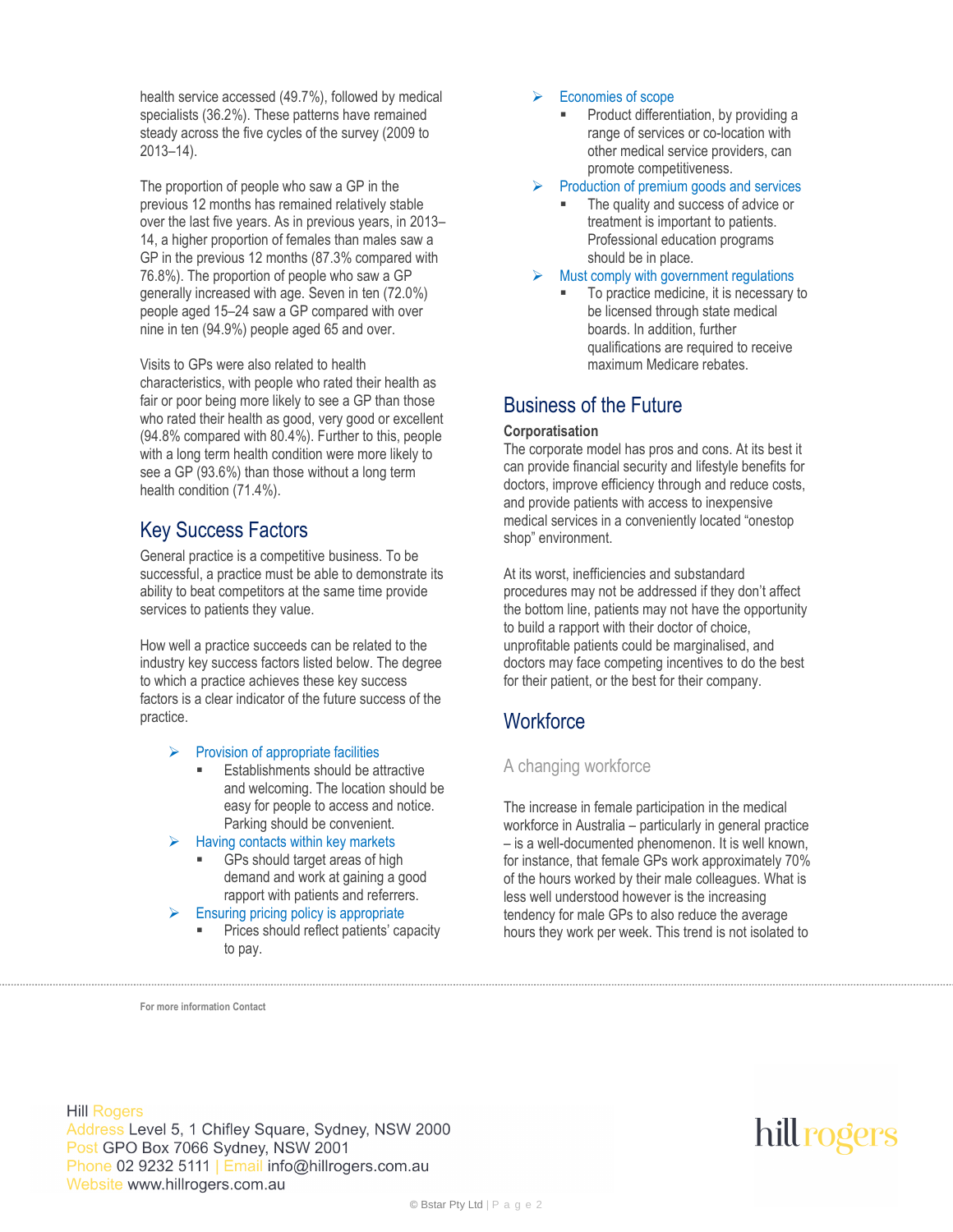general practice - it reflects what is happening across all medical specialties.

The current GP workforce is ageing and younger GPs have less interest in investing in and owning a practice. A combination of HECS debt repayments, rising housing costs (especially in capital cities), and a generational preference for greater flexibility and work / life balance have all led to this reluctance to commit to practice ownership. These same drivers have also resulted in an increase in younger GPs becoming locums. GPs are increasingly working in group practices and as members of primary care teams. They work with practice nurses and a host of allied health professionals, including diabetes educators, podiatrists, physiotherapists and social workers. This is more marked in some areas, but is an increasingly discernible trend. GPs are also less likely to work as GP proceduralists and more likely to work in niche specialist areas such as skin clinics, sports medicine, and sexual or women's health.

The Government have sought to address any current and future GP shortages through additional funding of training places and through incentives for GPs to practice in certain areas (such as rural areas). In addition, Commonwealth and State Governments have encouraged the recruitment of international medical graduates and have allowed them to practice on concessional terms, as long as they do so in districts of workforce shortage.

The number of full-time workload equivalent GPs is expected to grow by 1.8% annually in the five years through 2012-13, compared with population growth of about 1.4% per year.

The skills of Australian GPs encompass prevention, pre-symptomatic detection of disease, early diagnosis, diagnosis of established disease and other clinical problems such as injury, management of disease and injury, management of complications, rehabilitation, palliative care and counseling.

To maintain recognition as a GP it requires ongoing professional development accredited by the two main GP Colleges either the Royal Australian College of GPs (RACGP) or the Australian College of Rural and Remote Medicine (ACRRM). These programs are continually evaluated and improved based on

feedback from the profession. Effective continuing professional development is currently understood to be educational activity that results in quality improvement in clinical practice. A minimum of 130 Quality Improvement & Continuing Professional Development (RACGP-QI&CPD) or 100 Professional Development (ACRRM-PD) points must be obtained every three years to ensure a GP is eligible for vocational registration which attracts higher Medicare rebates for the care provided to patients. These programs encourage GPs to participate in education that is likely to maintain and improve patient care standards.

### Burning Questions

As the Primary Health Network reforms advance, we are reminded that Medicare is spending over \$6.3billion on general practice services. Over the past ten years, this represents a \$2.1billion increase. Whilst the overall costs of healthcare are rising to unsustainable levels, this investment represents only 6% of the total expenditure on healthcare.

GP visits and primary health care represents good value for money and are comparatively less expensive than other parts of the system. Furthermore, early intervention and preventative care delivered by GPs, nurses and allied health staff saves specialist cost further down the line. 85% of Australians visit a GP each year whilst around 15% of us are admitted to hospital. The spend on hospitals and specialists represent a far greater proportion of health funding by federal and state governments, together with private health funds and patients themselves. GPs supply the bulk of care to the population, so general practice is where our investment should be.

Australia's ageing population is living longer. Technology and medical advances offer more options to prevent and treat conditions, raising health consumer expectation. More Australians are overweight or have life styles that put them at risk for chronic conditions. We are more likely to live with several chronic conditions as we get older.

Interventions like the co-payment seek to moderate demand and access. There are other ways to develop cost-effective health care. Reducing spending on

**For more information Contact**

**Hill Rogers** Address Level 5, 1 Chifley Square, Sydney, NSW 2000 Post GPO Box 7066 Sydney, NSW 2001 Phone 02 9232 5111 | Email info@hillrogers.com.au Website www.hillrogers.com.au